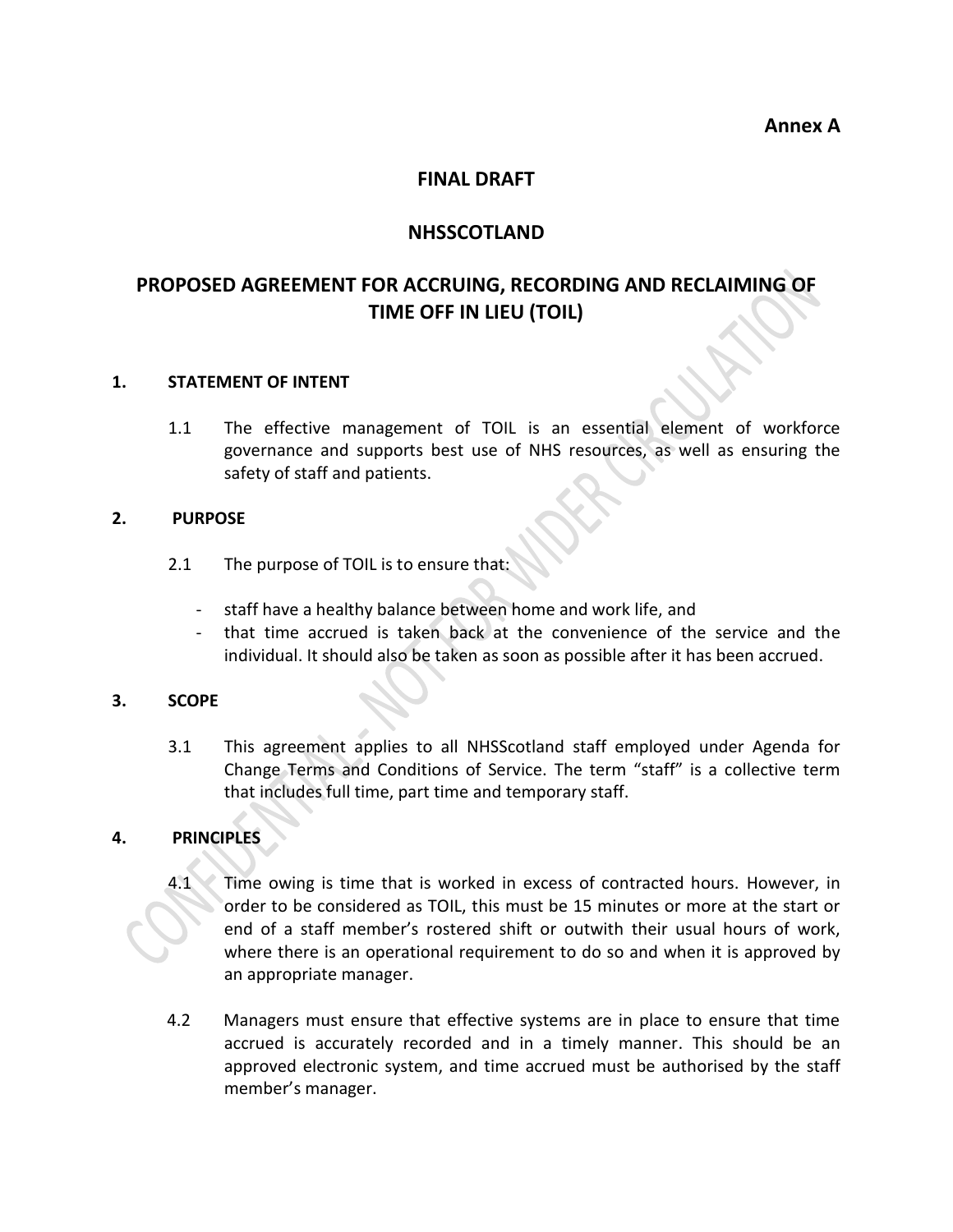- 4.3 It is the staff member's responsibility to ensure that the accrual and subsequent taking of time off in lieu is authorised by their manager. Any discrepancies must be discussed and resolved by the manager and the member of staff at the earliest opportunity. Any adjustment to accumulated time owing and/or time owed can only be authorised by the manager.
- 4.4 Managers will not normally allow the accrual of more than 15 hours time owing within a calendar month. Where the maximum accrual is reached it is the responsibility of the manager and the member of staff to:
	- $\circ$  take the necessary action to reduce the time owing by giving time back, or
	- o arrange payment for any TOIL not taken within 3 months. Payment will be at plain time rates only.
- 4.5 Staff are contracted to work a specified number of hours per week, and in line with Agenda for Change TCS, staff who work a shift of more than 6 hours are expected to take an unpaid break of at least 20 minutes. Managers have a responsibility for ensuring staff take their allocated break using the agreed system. Any unpaid breaks not taken must be the **exception** and not the rule, and authorised by the appropriate manager. TOIL must be given in such circumstances. Careful consideration of the Working Time Regulations and relevant national and local policies relating to health and wellbeing must be given when staff are failing to take or receive breaks.

#### **5. CONCLUSION**

5.1 This agreement has been developed in partnership through a sub group of the Scottish Terms and Conditions Committee. It is the responsibility of each Health Board to ensure that the implementation of this agreement is agreed locally in partnership thereby ensuring the efficient and effective management of TOIL.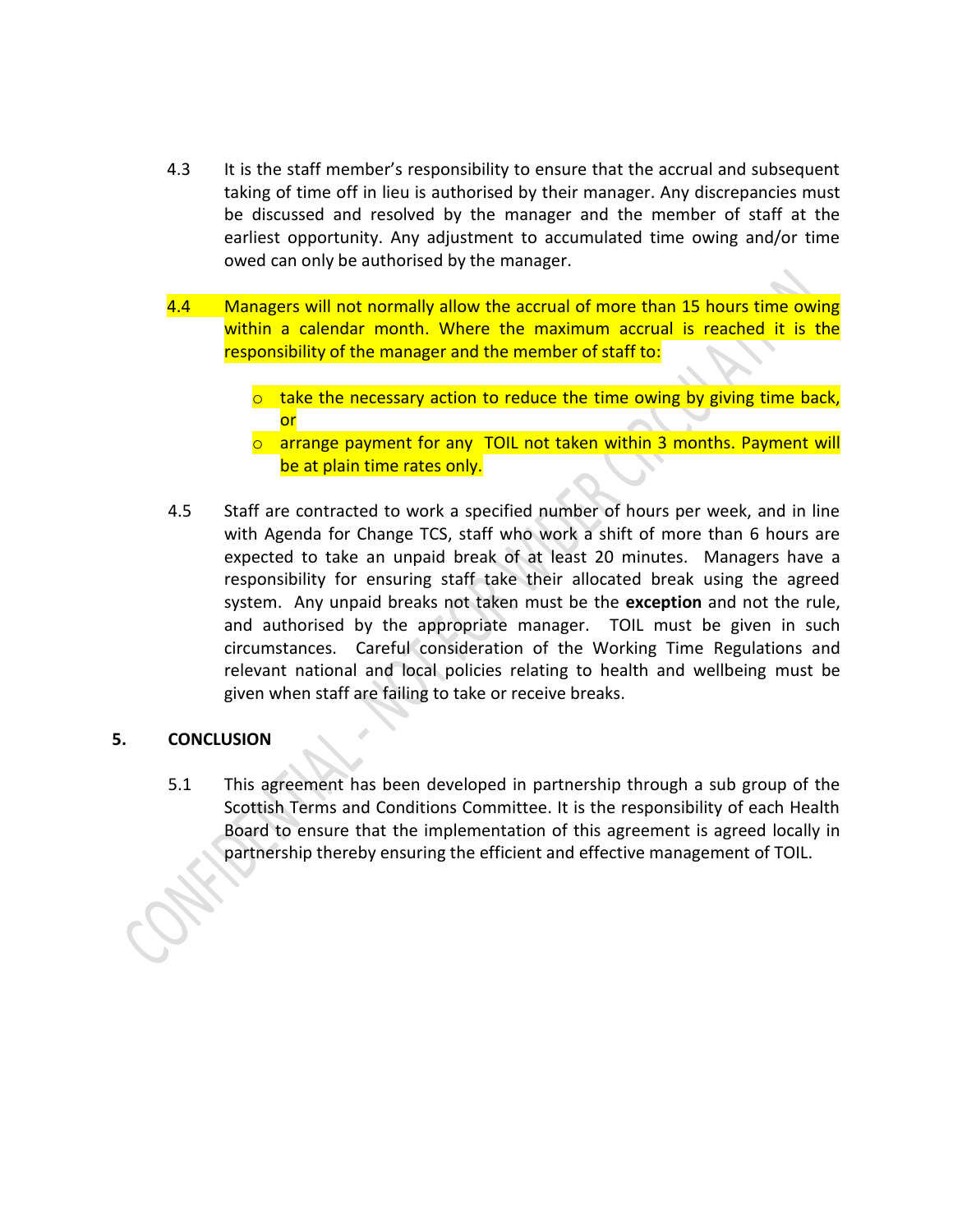Questions that may be asked might include:

# **(1) Q. Am I entitled to TOIL if I regularly work beyond my shift but for less than 15 minutes?**

A. Working regularly beyond your shift should be raised with your manager and a resolution sought. TOIL is not payable for any period of less than 15 minutes.

# **(2) Q. What do I do if my manager is not available to approve my TOIL?**

A. Local management arrangements should be in place to allow such authorisation in the absence of an appropriate manager. However, if there is no-one is available it can be authorised retrospectively, as soon as is practically possible.

# **(3) Q. If I am required to do more than 15 hours TOIL within a calendar month, will I lose the excess time?**

A. No. This must be discussed with your manager to ensure that time back is taken as soon as possible after the extra time is worked. Payment can also be made for any time not taken within 3 months of the time being worked. This will be paid at plain time rates.

# **(4) Q. Can I request payment rather than TOIL?**

A. No. Every effort must be taken to take time back in accordance with Agenda for Change Terms and Conditions of Service. However, if TOIL has not been taken within 3 months of the time being worked, payment can be made at plain time rates.

#### **(5) Q. I undertake bank shifts. Does TOIL apply to me?**

A. No. You will be paid for all hours worked during each Bank shift.

# **(6) Q. What rate is TOIL paid at?**

A. All TOIL is paid at plain time.

#### **(7) Q. What can I do if I have a disagreement with my manager about time owing?**

A. This should be referred to the next manager above the manager with whom you are having the disagreement.